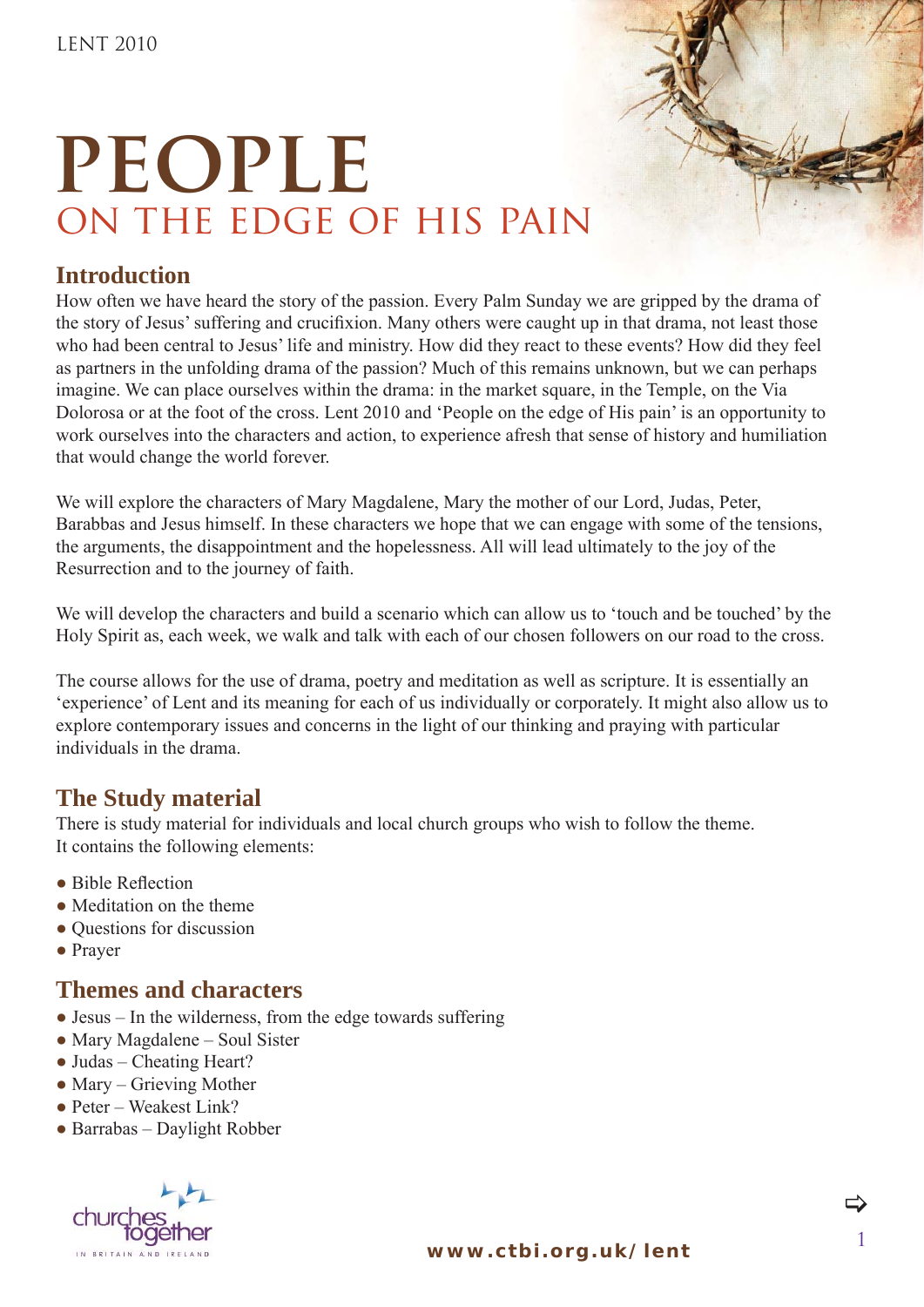#### Luke 4:1-13

### **jesus**

In the wilderness, from the edge towards suffering

#### **Comment**

On the first Sunday of Lent the Church has traditionally focused upon Jesus' temptations in the wilderness. Here Jesus ponders the different paths that he might take in his ministry, knowing that the only path which he will tread will lead him to Jerusalem, to the cross and to suffering. Here Jesus stands at the threshold of his ministry; Jesus himself is on the edge of his pain.

This story is traditionally seen as a preparation for the ministry that was to lie ahead, but it also looks firmly towards the cross and the resurrection. Jesus eschews the path offered by Satan and embraces what, in worldly terms, is weak and illogical.

In his great novel *The Brothers Karamazov* the Russian novelist Fyodor Dostoevsky includes a parable where Jesus, who has returned to earth, is confronted by the Grand Inquisitor, who tells Jesus that he made the wrong choices when he was in the desert – he ought to have turned the stones into bread, he should have thrown himself off the pinnacle of the temple and he should have taken the opportunity to be king of all the nations of the earth. The choices were wrong because he had misunderstood human nature – human beings are not able to handle the freedom which he gave them.

Some years prior to his writing this novel, Dostoevsky famously said: "If someone were to prove to me that Christ was outside the truth, and it was really the case that the truth lay outside Christ, then I should choose to stay with Christ rather than with the truth." In this Lenten season we are invited to travel a path with Christ that seems to the world illogical, weak and foolish. We step outside of the world's 'truth' into the possibilities of life in Christ. As we travel we will encounter some of the people on the edge of Christ's pain. And we are invited to ponder our own responses, on the edge of His pain.

*"I simply argue that the cross be raised again at the centre of the market place as well as on the steeple of the church. I am recovering the claim that Jesus was not crucified in a cathedral between two candles, but on a cross between two thieves; on the town garbage heap; at a crossroads so cosmopolitan that they had to write his title in Hebrew and in Latin and in Greek (or should we say in English, in Bantu and in Afrikaans?) at the kind of place where cynics talk smut, and thieves curse and soldiers gamble. Because that is where he died. And that is what he died about. And that is where churchmen should be and what churchmanship should be about."* George F. MacLeod

#### **Meditation – Monologue**

*It is diffi cult to put ourselves into the shoes of the Biblical characters – and most of all of Jesus himself. Each week there is a short monologue whose purpose is to help us do just that – to think about the character of the person and relate that person to our own time, culture and place.*

It has been so liberating... this stay in the wilderness. In spite of all the temptations overcome, I have found freedom. Freedom for my ministry. I have had to consider what I should leave behind. But first remember that freedom from... is freedom for  $-$  it is doing what is contrary to natural

>

**JESUS** 

WEEK<sub>1</sub>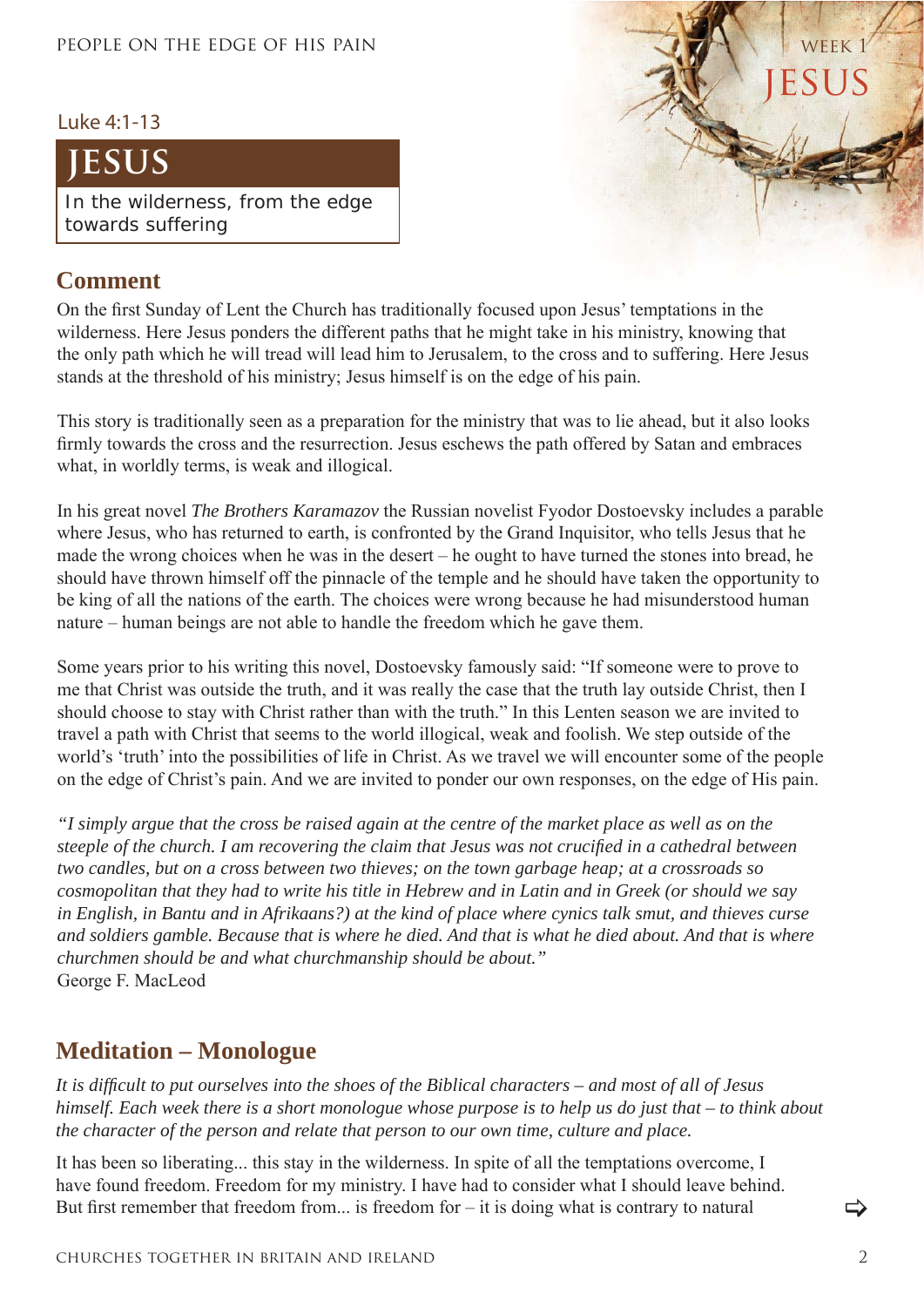expectations. The evil one expected me to accept the offer of power and status. But prayer has given me clarity. We don't pray to change God, we pray to change ourselves. Every day and every time we stop and enter into prayer we set about changing ourselves – what have I done, what ought I to do?

The world of power and status has been left behind and I'm seeing beyond judgment right through to forgiveness. I know where this path leads and I fear for those of my family and friends who will be damaged by it.

I must remain focused on my ministry in the service of my Father. Everything else has been stripped away...All that is left is trust. I know that all eyes will be fixed on me. There are so many expectations. Abba, it is not what I do that counts most, it is how I trust. When all of the distractions and attachments are taken away, it's not what you do or don't do, it's about trust and intention, why you do it. Here in the wilderness is a purifying of all that is unimportant. Being here is living as though an encounter with God is unavoidable. And it is.

But soon I must move on, move on to the way of the cross. I must remember that the God centred life has to be as much a journey towards perfection as it is a desire for salvation. My ministry is about restoring every person, all creation, to the original perfect state of the Father's intention, but first we must endure much together.

Regardless of where we live or what we do, the wilderness has to be about a vocation of creativity and love. It can never be about blind obedience to a duty which leads in the end to thirst and emptiness. On the road I will meet my heavenly Father in many people. I hope I can heal many and bring joy. You never know where Grace is.

*Silence*

#### **Questions for Discussion**

- Lent is traditionally a time of fasting and inward reflection. How are you planning to navigate your journey through this Lenten time?
- Lent is also a time when we try to think more deeply about our faith and how we live it: Reflecting on our Gospel reading, what are the implications for our faith of following Christ and not the world?
- Have you ever been in a wilderness? What kind of vulnerabilities emerged when you were there?
- What kind of vulnerabilities might Jesus have experienced?

#### **Prayer**

Liberating God Lead us into the depths of your wilderness Free us from everything that distracts from your way Free us for life with you in this wilderness place Free us to live and love and become fully what you want us to be Fix our eyes on your path Restoring every person Restoring all creation Serving others as you served us. Amen

>

**JESUS** 

WFFK<sub>1</sub>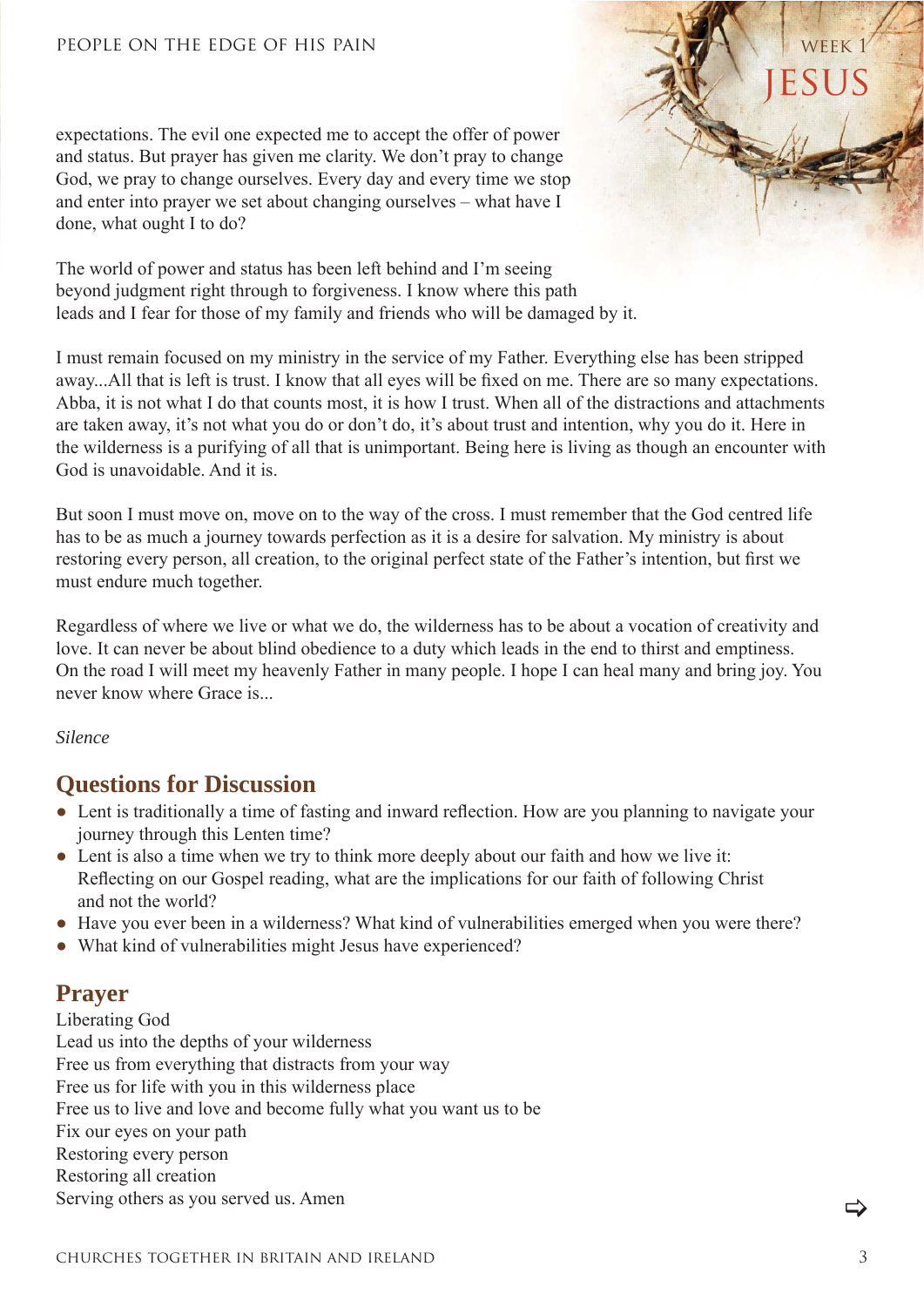

#### **Comment**

Of all the people 'on the edge of His pain' we will consider, Mary Magdalene always seems 'on the edge' – few mentions in the scriptures and often at the tail end of a story. She is a figure shrouded in legend and mystery. Many (including some of those who have translated scripture into English) assume that Mary Magdalene was a prostitute although there is no evidence to suggest this. More controversially there is the view that there was a more romantic relationship between Jesus and Mary. This idea is older than we think – it goes back to the 2nd and 3rd centuries where it is mooted in some of the so-called Gnostic Scriptures.

In contrast to this, the Eastern Orthodox tradition has maintained that Mary lived a moral virtuous life throughout. There is even a tradition that Mary Magdalene's chastity led Satan to think that she might be the woman whom God would choose to give birth to Jesus.

In recent years some feminist writers have claimed that Mary Magdalene went on to become a major leader in the early church.

Yet, interesting as this may be, we can see in her someone who responds to Jesus in faith – such that, come Easter Sunday, she is propelled to the centre of the stage as a central witness.

#### **Meditation – Monologue**

*It is diffi cult to put ourselves into the shoes of the Biblical characters. Each week there is a short monologue whose purpose is to help us do just that – to think about the character of the person and relate that person to our own time, culture and place.*

I was drawn to him... like a fly drawn to a fire, but his fire was purifying. "We are good because we are loved," he said, "not loved because we are good."

I felt a whole person in his presence. Just being in his company made me feel part of life, made me feel whole... again. I know what you're thinking, lots of people did. But it wasn't like that. He touched my soul, made me feel... I mattered.

No-one had done that before.

When he talked to all of us together, it was as if he was only speaking to me. My tongue often stuck to the roof of my mouth. My heart skipped… I loved him so much…

I know the others did too, but somehow I always felt special. It was so different from the rest of my experiences. Normally I would walk in the market and have to endure the looks and the comments, like many women do… the lewd shouts across the street, the young single woman making her way to this new master. "Oh yes," they would call, "let me be your master!"

 $\Rightarrow$ 

**MARY** 

WEEK<sub>2</sub>

**MAGDALENE**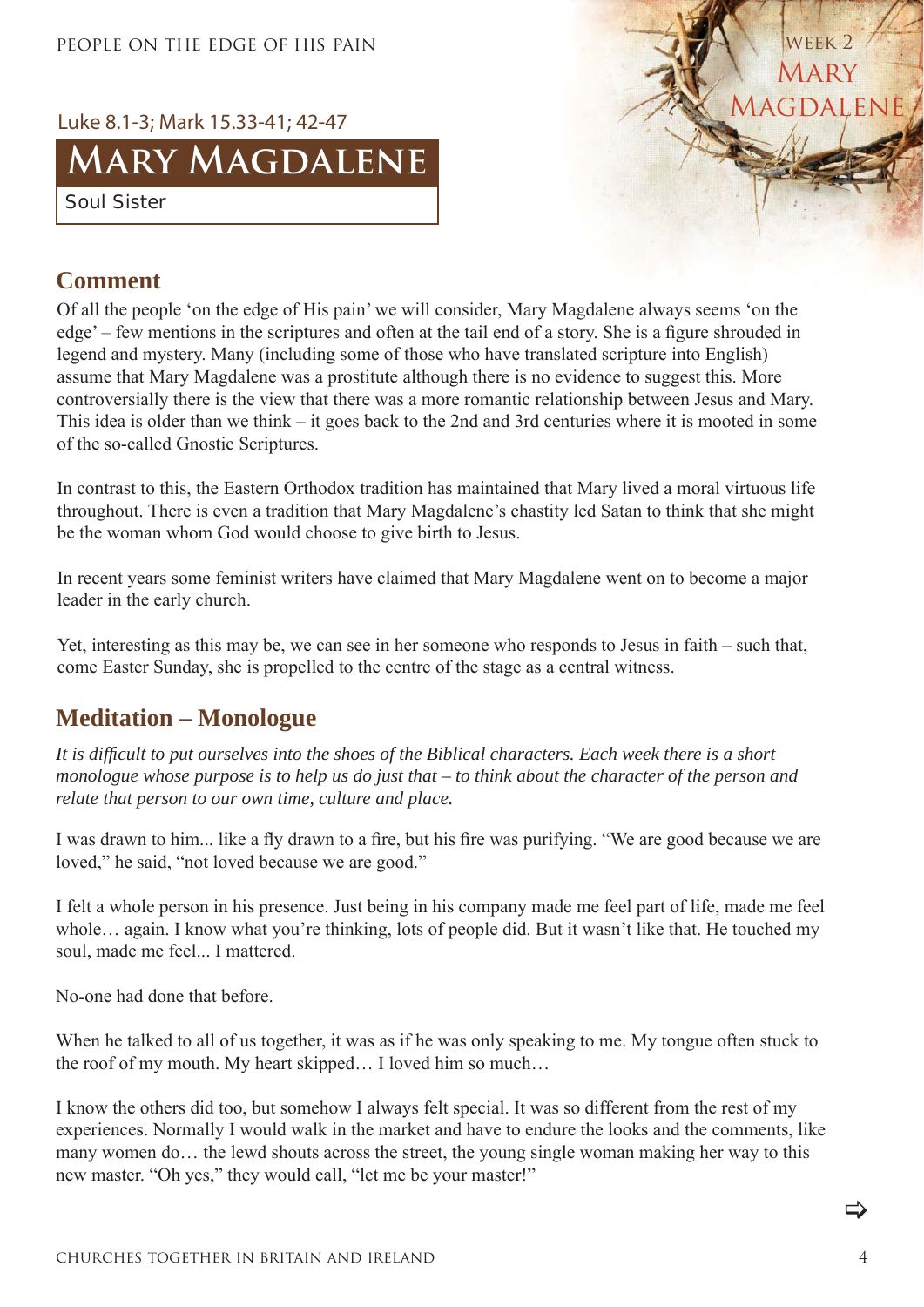They don't understand that love takes many shapes and forms. Just being in his company, just being around with him, it made me feel complete… and so at peace with myself.

I would have followed him to the ends of the world, and in some ways I did. I thought my world had ended, actually. It was the Passover and all the men were in the upper room. Later they went to pray at the Garden of Gethsemane. I knew something bad was going to happen, I just knew.

Late at night someone, I can't remember who, banged on the door and said they had taken the Master prisoner. That's when the nightmare began.

I took Mother Mary and together we stayed on the edge, watching… trying not to be noticed and thrown out by some soldier or official.

So much is a blur now, we were numb with shock… you know when you can't even cry… it was as if I was floating above everything.

It was so quick. The judgement, the terrible torture. I still suffer terrible nightmares… cold sweats, running over and over and over everything that happened. I still can't remember it all.

Mother Mary had fainted… and we got water. She was slumped like a rag doll across my legs, and there was a strange thumping in my head. The next hours were unspeakable… unbearable…

Somehow we ended up at Golgotha… and the abyss…

When the pain goes I think of the Master's face and smile.

I was good because he loved me…

...he didn't love me because I was good.

*Silence*

#### **Questions for Discussion**

- How does the person of Mary Magdalene resonate with your experience of faith?
- Do women have a different experience of discipleship from men? If so, how?
- What is your own experience of God's unconditional love?
- Are we good because God loves us?

#### **Prayer**

Loving God We are good because you love us Thank you for your gift of unconditional loving We have been touched by your Spirit That grounds us in your cross and passion Renew us with your power Enfold us in your presence And bring us finally to see your face. Amen

>

**MARY** 

WEEK<sub>2</sub>

**MAGDALENE**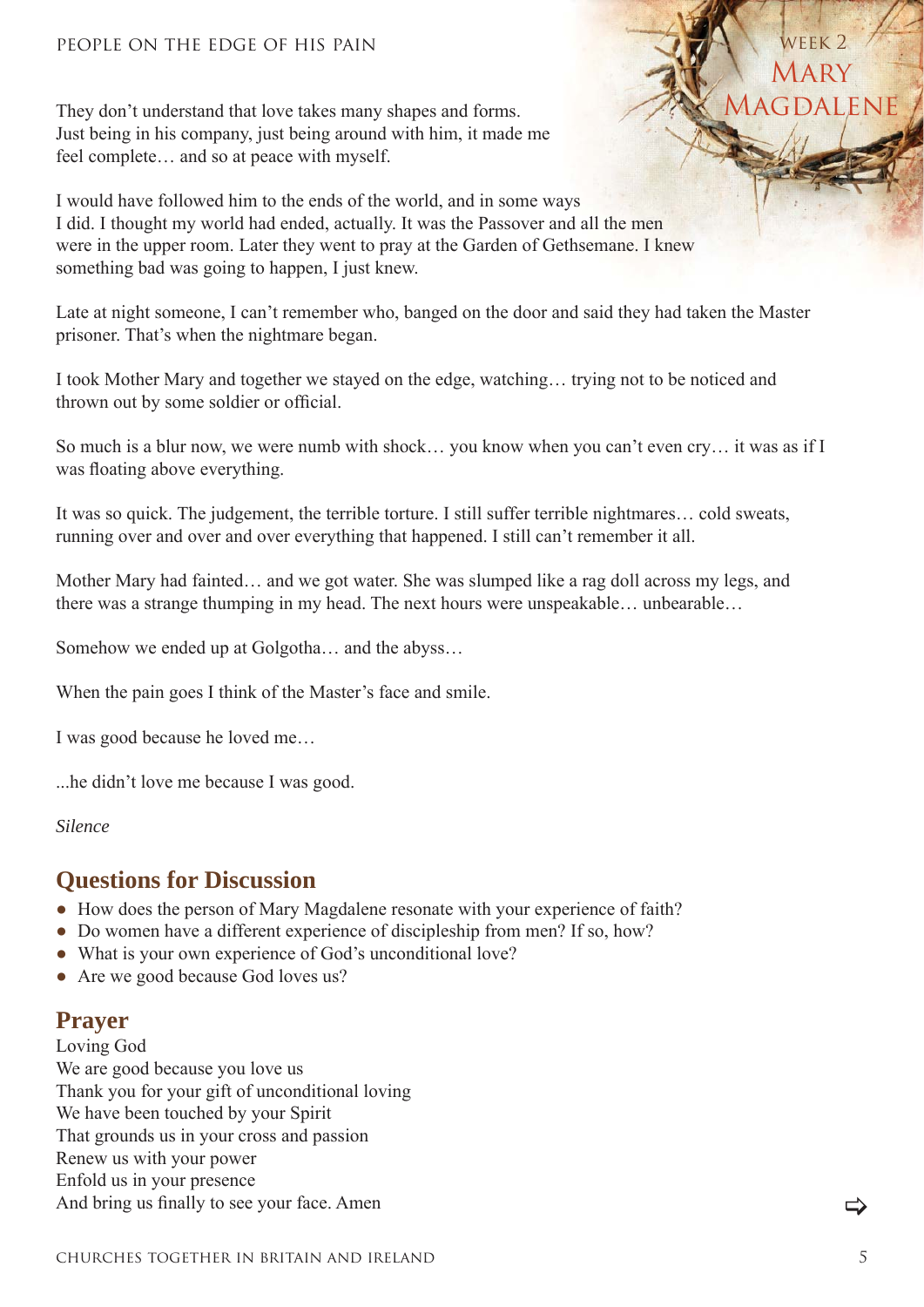#### Matthew 26.47-56; 27.3-10



#### **Comment**

In a famous painting by Giotto of the arrest of Jesus, Jesus and the 11 disciples are depicted with halos whilst Judas (without halo) is donned in a yellow robe. The yellow is often interpreted to symbolise cowardice.

Judas makes us uncomfortable. Classically he is the betrayer, the coward, the ungodly, the one who lets the side down. Yet he fascinates us. Can it be that we see something of ourselves – something of human nature – in his actions? Is this why so often we seek to explain his actions? Judas finds himself on the edge of Jesus' pain in a way that is too hard to bear.

The person of Judas has had an almost folk-lore status. We still refer to a person who betrays others as a "Judas". Throughout the centuries Judas has been seen as the embodiment of evil. In more sinister times the person of Judas has been cast as the wicked Jew who led Jesus to his suffering and death. Renditions in art of the arrest in the garden have sometimes depicted an obviously Jewish Judas kissing a very European, white, blond Jesus. The manner in which the person of Judas has been distorted in anti-Semitic polemic is not something that can be ignored or forgotten and it gives us a warning not to use scripture as a means of waging war on vulnerable minorities.

A straightforward reading of the story suggests that Judas was motivated by his own greed but was overcome with remorse.

More recently there have been attempts to 'explain' Judas' motives in betraying Jesus. Many have preferred to see Judas as the disciple who wanted to precipitate the kingship of Jesus, hoping that his arrest would lead to a popular uprising. Those who take this point of view have drawn attention to the possibility that 30 pieces of silver was a fairly small sum of money. If this interpretation is followed then Judas is the loyal, but misguided, disciple.

#### **Meditation – Monologue**

*It is diffi cult to put ourselves into the shoes of the Biblical characters. Each week there is a short monologue whose purpose is to help us do just that – to think about the character of the person and relate that person to our own time, culture and place.*

I made the wrong choice. Ok, ok, I thought I was doing the right thing. I wanted to reflect your light, project you into power. I misunderstood. Is there forgiveness for me, even me..?

Mine was an emptiness seeking security. I found it in the Lord. In Jesus I found liberation and a way to reach for a new beginning, a new way of being...

Now I am manipulated and in misery...

My own fragility and need has led me to the place of death and my dreams lie in shattered pieces, shards at my feet.

>

judas

week 3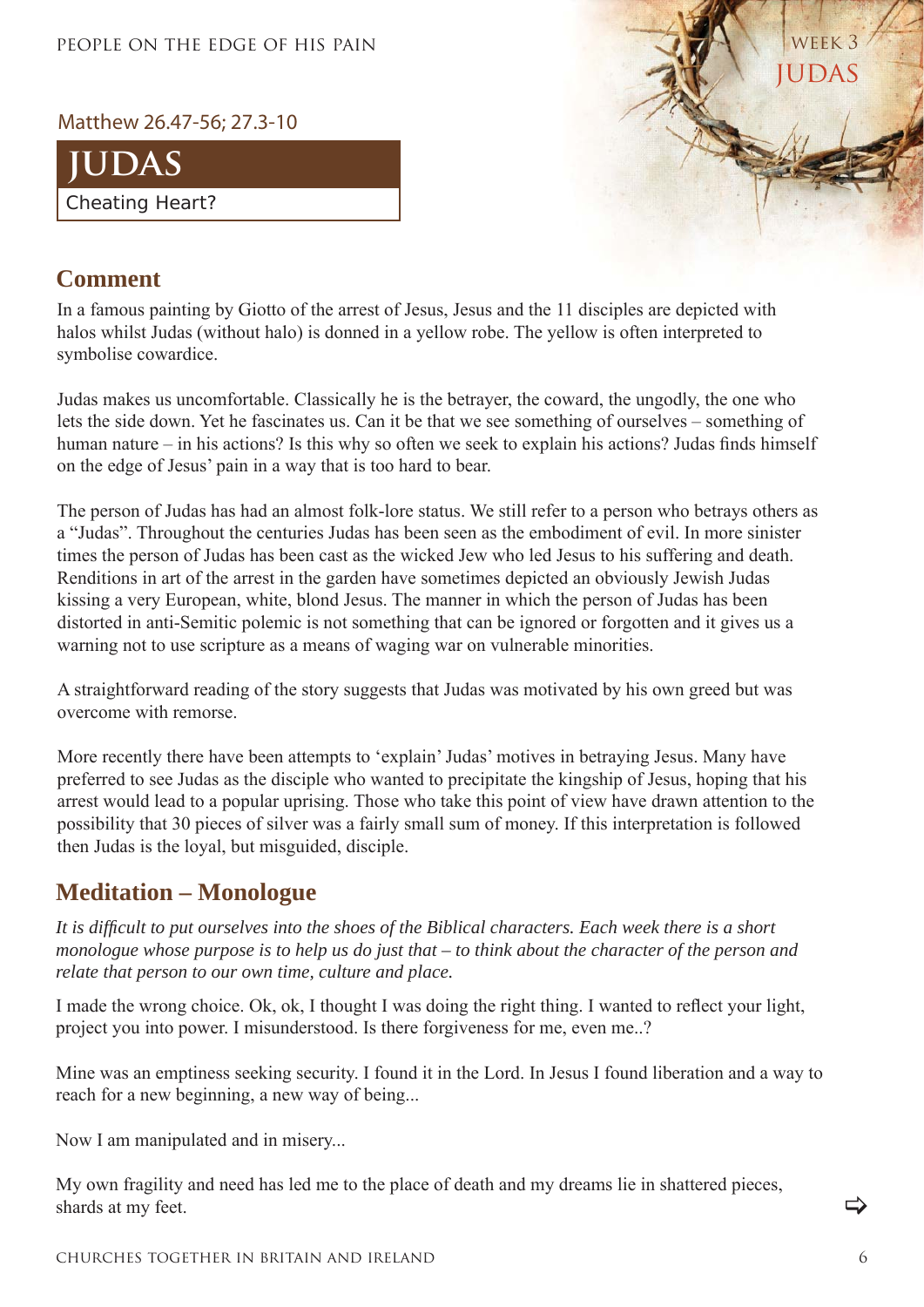

We were told that old and broken people can still dream dreams, that the lame might walk, the blind see, the deaf hear.

Now I am hopeless and hirpled<sup>†</sup>, without sight and sound. I am inoculated from sensation. I seek sedation of conscience. There are so many like me...

Perhaps...

I wanted to do well and meant for the best. I didn't understand... I was full of anxious imaginings and ominous fears. Now I am stumbling and grasping, a bye word for cheating and desertion.

And yet... was I called... was this my vocation... to be this... was it necessary? My heart is being squeezed and I have no words. If I didn't love the Lord so much, why do I feel such pain and desolation, such separation? I smell of corruption and death, it clings to me and is unshakeable, shrinking my soul into nothingness.

I can never find peace and a whole heart... can I Lord? Even me. ?

*Silence*

† 'Hirple' – Scots word, derived from Old Norse, meaning "to limp, walk with a limp". In Old Norse – "to suffer from cramp"

#### **Questions for Discussion**

- How do you interpret the motives of Judas? Do you feel any sense of empathy with him?
- Is it ever justified to see any person as wholly evil?
- What are the possibilities of forgiveness and redemption for people who commit acts that are so terrible and horrific?
- How do you react when you have been betrayed?
- How might your attitudes be changed in the light of the Gospel?

#### **Prayer**

Calm us, Loving God When we feel let down, betrayed Unclench the moment and let us breathe deeply of your spirit Soften us into understanding of your ways Deepen us into understanding and forgiveness Fill us with hope for a future with you That is you. Amen

 $\Rightarrow$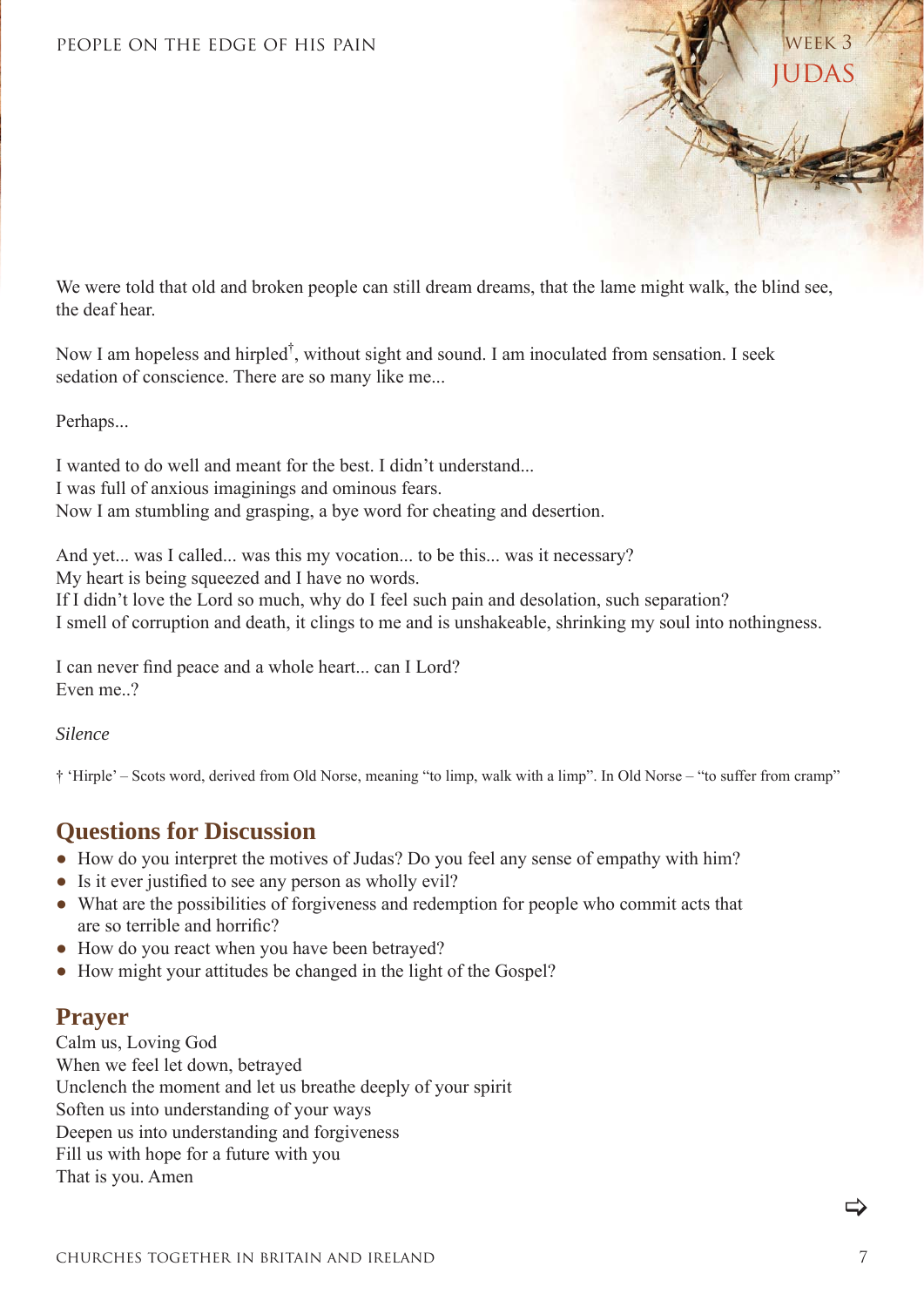Luke 1.39-45; John 19.16-30





#### **Comment**

Michelangelo's sculpture La Pietà, which is found in St. Peter's Basilica at the Vatican, depicts Mary the Mother of Jesus with the body of her Son after it has been taken down from the cross. For many this has been an important image for prayerful meditation.

The person of Mary is unique in Christianity – even for those for whom Mary is not a significant feature of their spirituality. In the Eastern Orthodox tradition Mary is Theotokos (Mother of God) which attempts to emphasis the divine nature of Christ rather than suggesting divine status for Mary. We might also see Mary as the bearer of the Word (cf. John 1).

But Mary is also a mother. During this week – when we have marked Mothering Sunday – we think of Jesus' mother on the edge of his pain. But Mary's experience would have been like no other – a mother's grief, a mother's torment.

As she sat at the foot of the cross what must have passed through her mind? Perhaps she remembered the visit from the Angel Gabriel who came to her saying "hail Mary, full of grace". We often associate these words with Christmas time and assume that she is full of grace because of the promise, because she is greatly favoured. But were the words of the Angel in Nazareth also looking forward to this time of grief and redemption, when she would wait at the edge of His pain, when she would be a witness to saving acts of God in her Son?

Today, as we remember the Mother of our Lord, we also pray for all mothers, that they too may be filled with God's grace – especially those who endure great suffering and heartbreak.

#### **Three refl ections**

**Ikos** (a short poem in the Orthodox tradition particularly for the Dead) Seeing her own Lamb led to the slaughter, Mary His Mother followed Him with the other women and in her grief she cried: "Where dost Thou go, my Child? Why dost Thou run so swiftly? Is there another wedding in Cana, and art Thou hastening there, to turn water into wine? Shall I go with Thee, my Child, or shall I wait for Thee? Speak some word to me O Word; do not pass me by in silence. Thou hast preserved my virginity, and Thou art my Son and my God" (Small Compline of Holy Friday, Eastern Orthodox Church)

#### **Indifference**

When Jesus came to Golgotha they hanged Him on a tree, They drove great nails through hands and feet, and made a Calvary; They crowned Him with a crown of thorns, red were His wounds and deep, For of those where crude and cruel days, and human flesh was cheap.

When Jesus came to Birmingham they simply passed him by, They never hurt a hair of him, they simply let him die; For men had grown more tender, and they would not give him pain They only just passed down the street, and left him in the rain. Still Jesus cried, "Forgive them, for they know not what they do," And still it rained the wintery rain that drenched him through and through; The crowds went home and left the streets without a soul to see And Jesus crouched against a wall and cried for Calvary.

>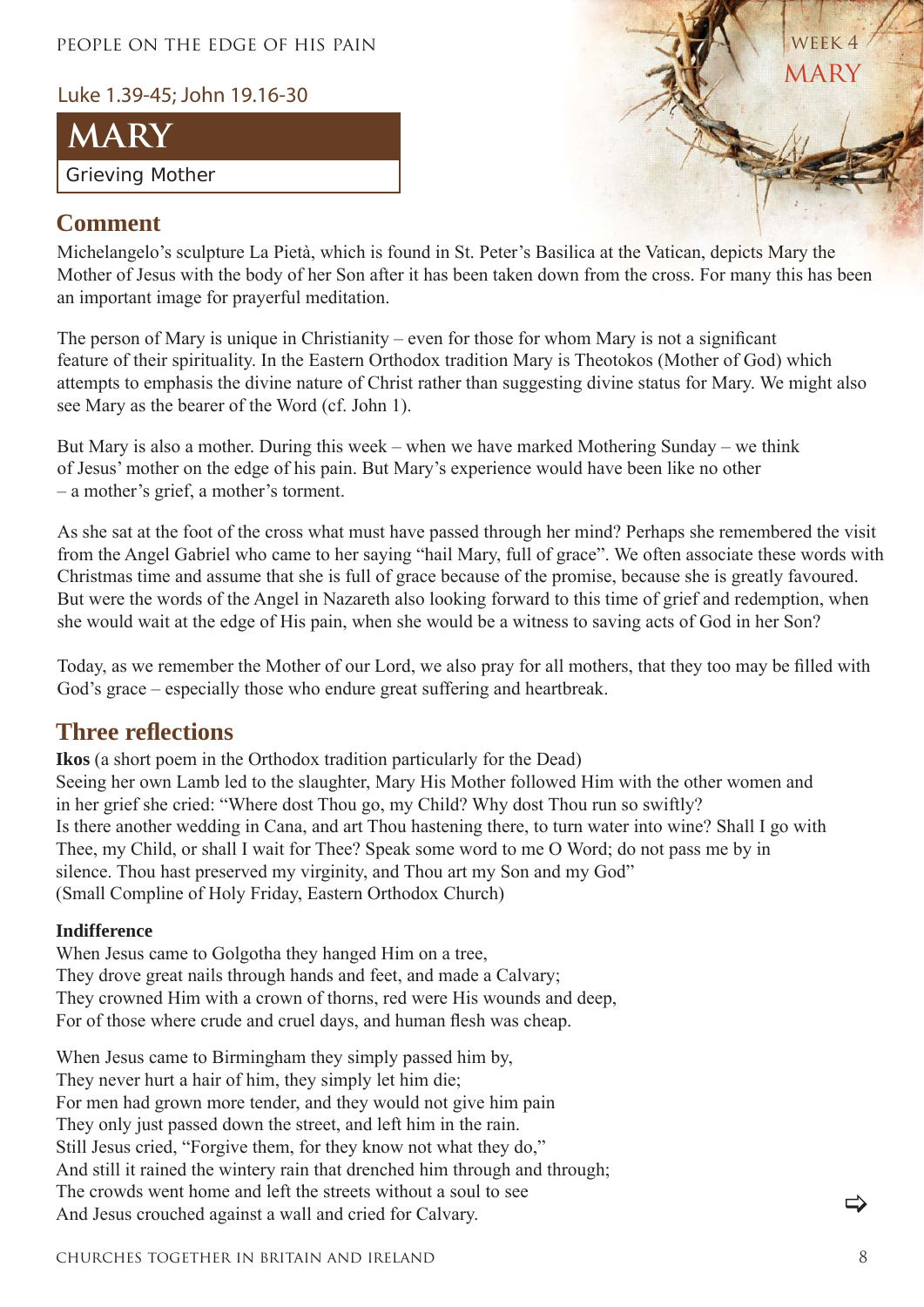#### **A Mother Understands**

(From *The Unutterable Beauty: the Collected Poetry of G. A. Studdert Kennedy*)

Dear Lord, I hold my hand to take Thy body, broken here for me. Accept the sacrifice and make My body, broken, there, for thee. His was my body, born for me, Born of my bitter travail pain, And it lies broken on the field Swept by the wind and the rain. Surely a Mother understands Thy thorn crowned head, The mystery of Thy pierced hands – the Broken Bread.

#### **Meditation – Monologue**

*It is diffi cult to put ourselves into the shoes of the Biblical characters. Each week there is a short monologue whose purpose is to help us do just that – to think about the character of the person and relate that person to our own time, culture and place.*

I am silent, shocked.

You passed me by and I saw your eyes. Those deep pools of disappointment and despair. We have known each other from that first moment of conception, that deep indwelling. That moment of divine encounter has brought us both to this. This place... of darkness and humiliation. How many mothers have travelled this road before, and how many must walk this way in times to come? My love, my heart.

I would take your place willingly, but know it cannot be. So I must again fall back into God's grace and be carried to this hill, which seems so steep.

I am haunted by your face, that I have fed and cleaned and wiped and loved. My dear Son, what will become of us. Such pain is indescribable, for both of us, and there are no tears now because they have already been drained and dried.

And yet I must pray. Are tears prayers?

Then perhaps I have already said a thousand this day. We have lived so much with mystery, unknowing but accepting, rooted in a life directed by our life's source. O God, in the midst of this pain shape my weakness. I must seek your face always, reach into your unknowable ways and be sustained through this madness that surrounds me. We must do what God requires of us... both of us. *Silence*

#### **Questions for Discussion**

- Reflect on how you respond to Mary, the mother of Jesus. How important is Mary in your spirituality?
- Does the experience of motherhood offer a unique insight into the nature of Christian discipleship?
- We have many examples of a loss of a child, not least in current wars. How does your own understanding of parenthood and loss compare to Mary's loss?
- What does the experience of Mary's anguish and loss offer for those who long to experience being parents?

#### **Prayer**

Holy One Grace us into understanding Fill us with your Word made flesh Shrink our certainties and enlarge our need of you Unlock the dark places in our hearts So that we might becomes wholly, completely yours Grace us into loving and living and laughing Your Kingdom come. Amen

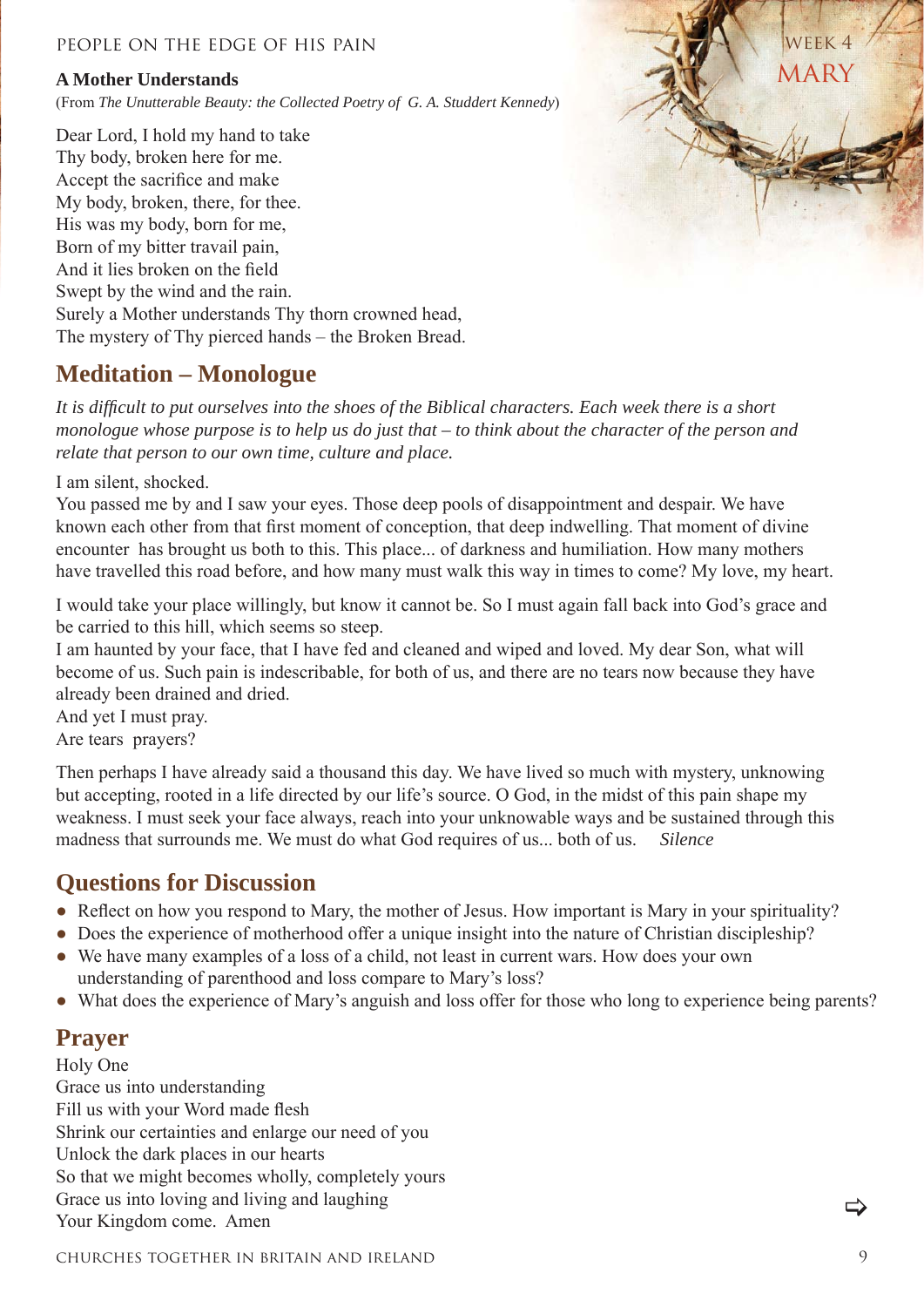#### Luke 22.31-34; 54-62





#### **Comment**

"Have mercy, Lord, on me, regard my bitter weeping, look at me, heart and eyes both weep to Thee bitterly."

These words are taken from the St. Matthew Passion by Johann Sebastian Bach. They are sung as the comment of the Church to the denials of Peter as Jesus was being questioned by the High Priest. Some have described this section of Bach's masterpiece as the most heart-wrenching.

Peter is a believable character. Like so many of us he is quick to offer a response, but often speaks without thinking. He is sincere in what he says but does not always follow through with action. "He talks a good game" could well have been said of Peter!

There are many different texts we could have chosen for this week. Like J S Bach we might have chosen Matthew's Gospel. Or we could have opted for the passage in John's Gospel, traditionally read on Good Friday. Instead, however, we have selected the less well known account of Peter's denials in the Gospel of Luke. As with the other Gospels, Peter follows at a distance – always on the edge of His pain. But in Luke, Jesus turns and looks at Peter after he has denied his Lord for the third time.

Despite being on the edge of Jesus' pain, Peter is not unnoticed. Being on the edge does not equate with invisibility. Luke's telling of the passion story reminds us of this. In Luke, Jesus looks at Peter and reminds him of how he falls short of his own words of enthusiastic loyalty and faith.

#### **Meditation – Monologue**

*It is diffi cult to put ourselves into the shoes of the Biblical characters. Each week there is a short monologue whose purpose is to help us do just that – to think about the character of the person and relate that person to our own time, culture and place.*

I am Peter the Rock.

I am looking over to the cross.

It feels as if I am slumped in rushing water. The stones of His stories are lying about us, beneath the surface, one touching another.

My world is melting, dissolving in front of me.

Stories of the night before – being taken to the garden after the last supper. Exhausted, frightened. I was holding the group together, it was tough! I followed, scouting around to see what was happening. "Feed my sheep." He said it again and again.

"Do you love me, do you love me? Feed my sheep."

When they took him we all stood back.

So many soldiers.

You know how you feel when you get a panic attack – buzzing in the ears, breathless. I was sick. His Rock he called me... and he said I would betray him three times.

Let me tell you about that: Three serving girls – nobodies.

⇔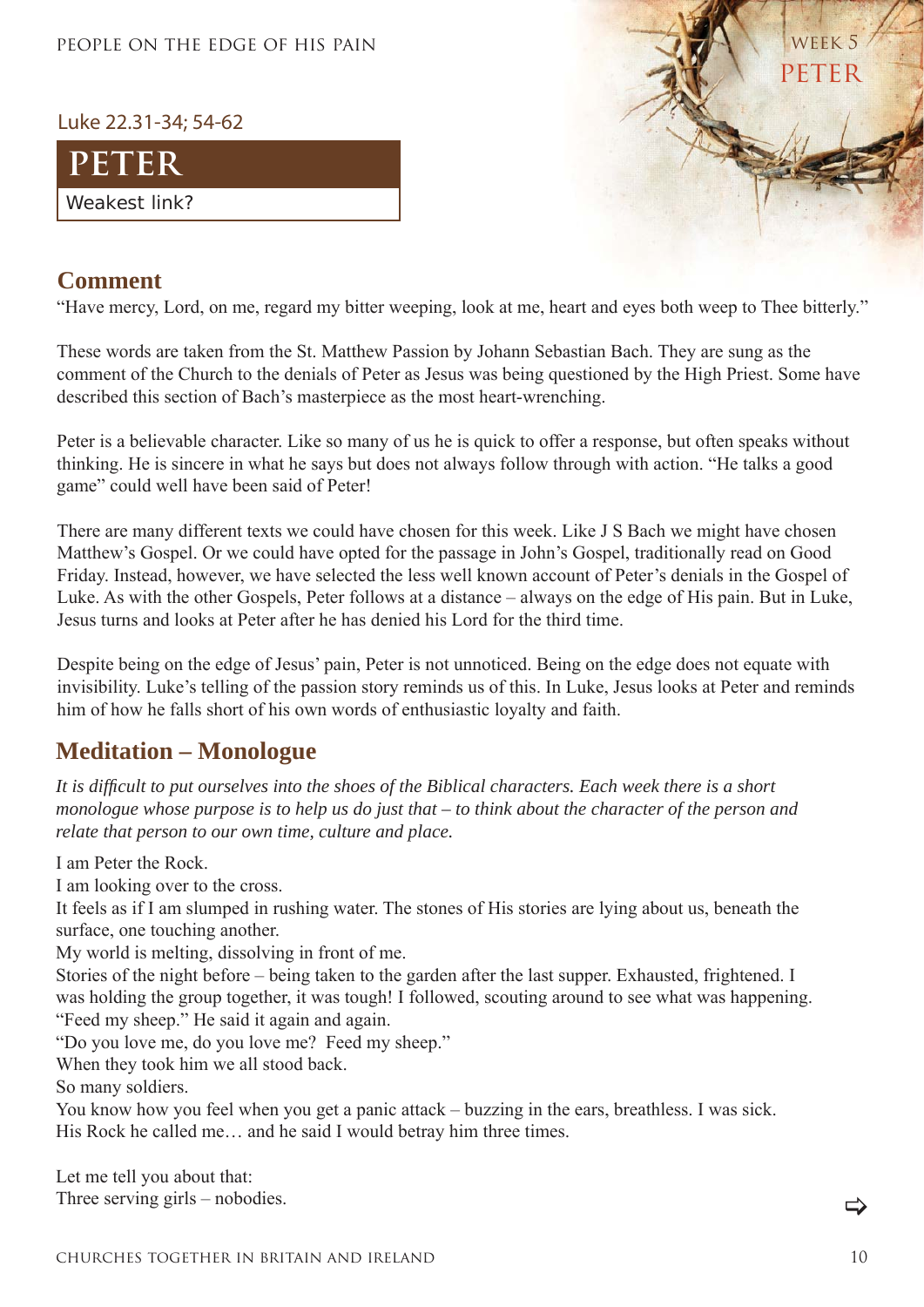

Why should I say yes to them? I was doing better by telling them to get lost. So... a question… Why do I always have to be strong?.. Would anyone else have replied differently? Can't I be vulnerable… Can I tell you about earlier – Hitting I can cope with… but spitting on Jesus the Lord… it makes me cry Is that weakness?

I am Peter the Rock. What will I do without him?.. He was everything to me…

In a quiet moment the Lord said "Love is still love, Peter. It takes different forms, that's all. When someone dies you can't see them smile or bring them flowers, or tousle their hair. But when one sense weakens another is heightened. Memory becomes your partner and you nurture it. Life ends but love doesn't."

It seems funny to think of that now…

Am I not just the same as you? And yet you judge me for denying the Lord. When do you deny God and I do not..? When are you weak and I am not..? Here at the cross I am broken, I am Peter a shattered rock. I can only offer my weakness…

*Silence*

#### **Questions for Discussion**

- How does the character of Peter resonate with your own discipleship?
- Does being on the edge of someone's pain mean that you are invisible to the sufferer?
- Have you ever felt powerless to change something in your own life?
- How do you deal with the guilt of this experience?

#### **Prayer**

Feed us Lord In these starving times When our need of you is so great and our faith so small Feed us Lord When our dreams are so often broken and we have such need of good news Feed us Lord When our path seems full of difficulty and we are asked for yet more Feed us Lord For we know that without you there is no way we can be sustained. Amen

 $\Rightarrow$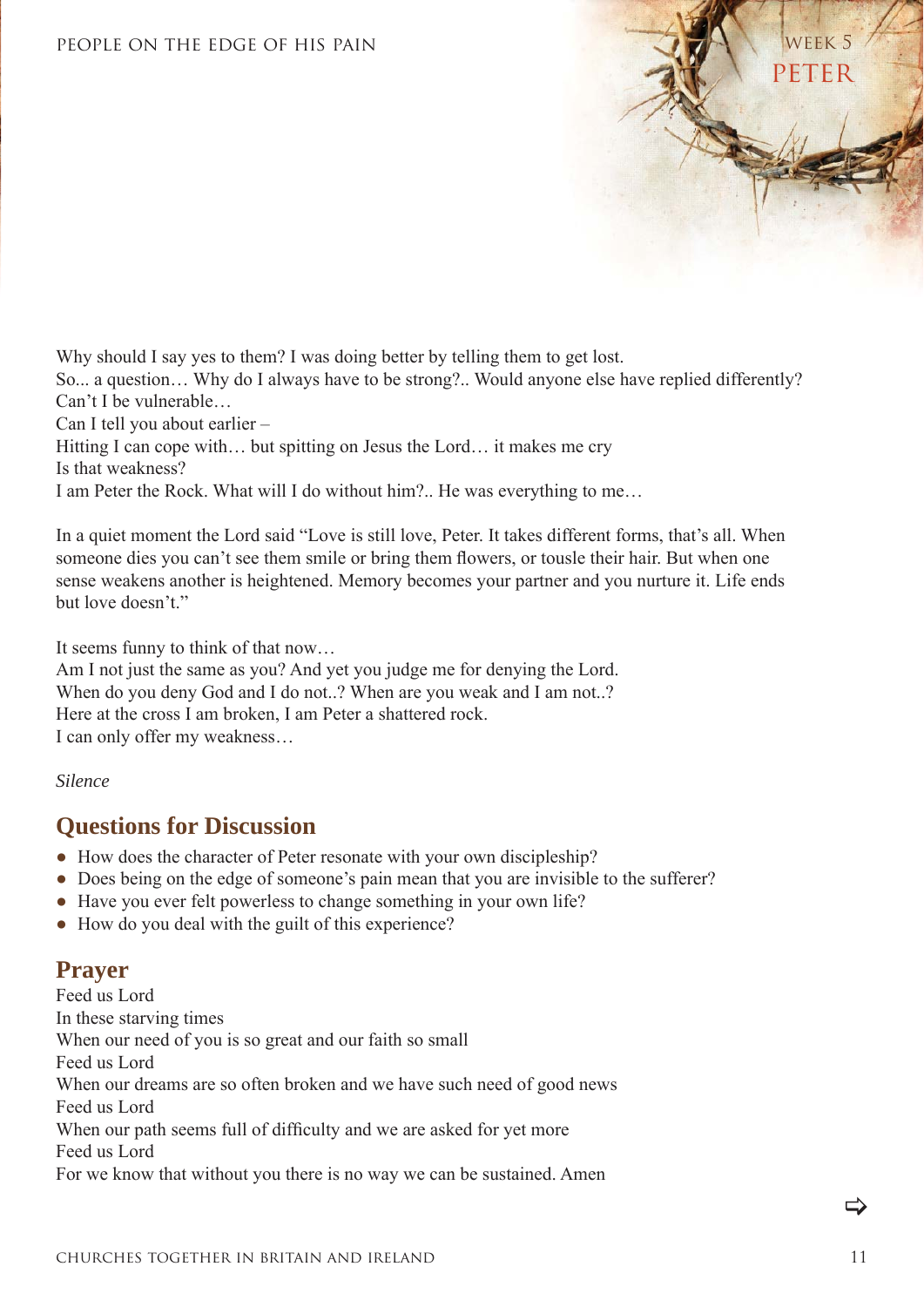**ARRABAS** WEEK<sub>6</sub>

Matthew 27.15-26

## **Barrabas**

Daylight robber

#### **Comment**

This week's title is "daylight robber" but is this describing Barrabas or someone else? Jesus Barrabas we know to be a robber or a bandit. Some writers have suggested he might have been a terrorist or a serial murderer. So we know where this character stands ethically. But if we reflect a little deeper we realise that Barrabas is not the one who commits the robbery on this day. On this day Barrabas is merely a man on the edge of Jesus' pain – what is more he benefits from it! The real robbers are the crowd! It is the crowd who steal justice, who rob Jesus of his life and whose theft takes us to the darkness of Golgotha.

In his commentary on Matthew's Gospel, Stanley Hauerwas refers to the fickleness of public opinion, and that whilst Jesus always shows love to all people – even the crowd – his call is to leave the crowd behind and follow him.

#### **Meditation – Monologue**

*It is diffi cult to put ourselves into the shoes of the Biblical characters. Each week there is a short monologue whose purpose is to help us do just that – to think about the character of the person and relate that person to our own time, culture and place.*

I had to get out of there sharpish. I thought they had me that time.

Most of them think I'm a brute. I care, no doubt about that, but I care mostly about myself. Dog eat dog eh.... no place to be getting starry eyed, if you win you win, if you lose you lose. He lost. Tough luck.

Ok, so I was guilty and he was innocent, at least that's what they all said. But suppose we all took up this idea that we had to be fair, had to "love your neighbour". Unrealistic really. All these religious people were manipulating me as much as him. They were the ones doing the shouting, it's not me to blame. These religious types all say one thing and do another. Preaching one thing and doing the opposite behind the scenes. Yeah, they make agreements and break them, next time I won't be so lucky.

But this Jesus, he seemed different, I've never come across someone like him before. Before they grabbed me from the inn, I had heard about this Jesus. Great prophet they said, new Messiah they said. I don't know about all that stuff, but even standing next to him, being released, hearing them shouting, I felt something different. Can't explain it really, but he went in my place without a word. He didn't shout or make a big fuss, didn't even complain much.

I know it should have been me going down. Here I am getting all sorry and glassy eyed for Jesus when I was the lucky one. Makes you think though. Nothing's going to change because I feel a bit guilty. As long as I make money, get the bonus on the bets and deals I'm placing, setting up a few 'contracts', why should anybody care? No real harm done, eh!